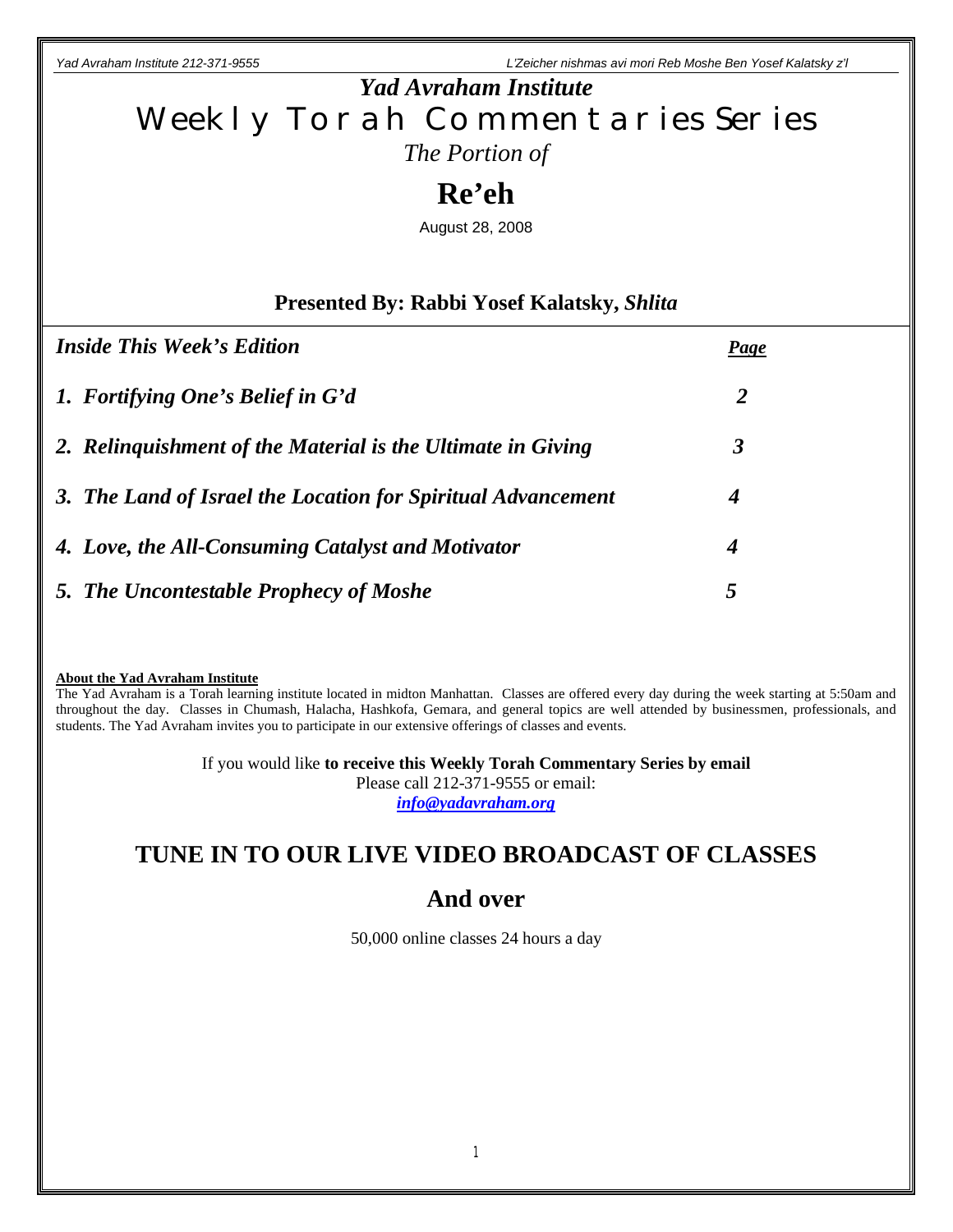*Yad Avraham Institute B"H New York August 28, 2008*

# **Re'eh**

*Presented by* **Rabbi Yosef Kalatsky,** *Shlita Dean* 

### *1. Fortifying One's Belief in G'd*

The Torah states, **"See, I present before you today a blessing and a curse."** The Midrash explains, "It is as if G'd is stating, 'I am presenting before you the path of life and the path of death.' It is also written in Yirmiya, 'Give ear My People to My Torah…' The verse in Psalms states, 'Maskil by Asaph, Listen My people to My Torah, incline your ear to the words of My mouth.'…It is to teach us that the one who removes himself from the Torah it is the equivalent of denying G'd's existence. It is because the Torah was given to the Jewish people to engage in it day and night. As it states in Yehoshua, 'The Torah should not depart from your lips and you shall engage in it day and night…'…One who engages in the Torah and fulfills its dictates it is as if that individual received the Torah at Sinai. Therefore, one must share with one's children and one's grandchildren the event that occurred at Sinai." If one only observes the dictates of the Torah but does not engage in its study, it is the equivalent of denying G'd's existence. Why is this so? It is understood that if one does not engage in Torah study, he has neglected his obligation and thus is in violation. However, why should it be considered the equivalent of denying G'd's existence?

The verse states in the Portion of Eikev, **"Moshe said to the Jewish people, 'You should observe the mitzvos of Hashem, your G'd, to walk in His ways and to fear Him.'"** Baal HaTurim writes that the numerical value of the phrase **"to walk in His ways"** is the equivalent of "to study Torah *(lilmod Torah)*." The only way one can truly walk in the way of G'd and have a sense of His Will is to engage in Torah study. It is only when one studies Torah can one perceive existence as G'd wants it to be understood. Life itself is the equivalent of a mine field that is fraught with unlimited danger. The only way one can have a sense of its pitfalls and opportunities is when one studies the Torah sufficiently. This is because G'd created existence to be the setting for the study of Torah. However, if one does not engage in Torah study

sufficiently he will lose that sense of reality and will consequently fall prey to the evil inclination.

The value of engaging in Torah on a continuous basis goes beyond the realm of eternal reward. It gives one a clarity and sense of truth to allow the individual to walk in the way of G'd. If one does not have this sense that comes through Torah study, he will become conflicted with his own desires and needs. Although this individual believes in G'd and performs the mitzvos, as prescribed by the Torah, because of his lack of engagement in Torah study, he will not be sensitized to spirituality. When one has a sense of his own spirituality he is cognizant of G'd's Presence- thus not allowing him to sin. Consequently, if one does sin, it is an indication that he had a lapse of cognizance at that moment. As the Gemara in Tractate Sanhedrin states that Adam, who had eaten from the Tree of Knowledge was classified as a "heretic." The basis for this classification was that he had violated the Will of G'd and had eaten from the Tree of Knowledge. Adam, because he was the handiwork of G'd Himself, had the ability to see from one end of the world to the other. With this level of clarity, how is it possible to violate the word of G'd? It was only because at the moment he chose to act as he desired, G'd did not exist for him. This is because one cannot transgress and simultaneously be cognizant of G'd they are mutually exclusive. Therefore, Adam was the equivalent of a heretic when he had eaten of the fruit.

The Midrash tells us that when one does not engage in Torah study it is the equivalent of denying G'd's existence. It is not to say that the individual is actually disavowing his belief in G'd but rather, he is conducting his life in a manner that could ultimately bring him to a state of denial. As the Gemara in Tractate Shabbos states, "Whoever becomes angry, it is the equivalent of worshipping idolatry." Why is this so? When one is in a state of anger, one is under the influence of the evil inclination. Under this influence, one could even be seduced to do idolatry. This is the reason that anger is the equated to idolatry. It is not to say that when one becomes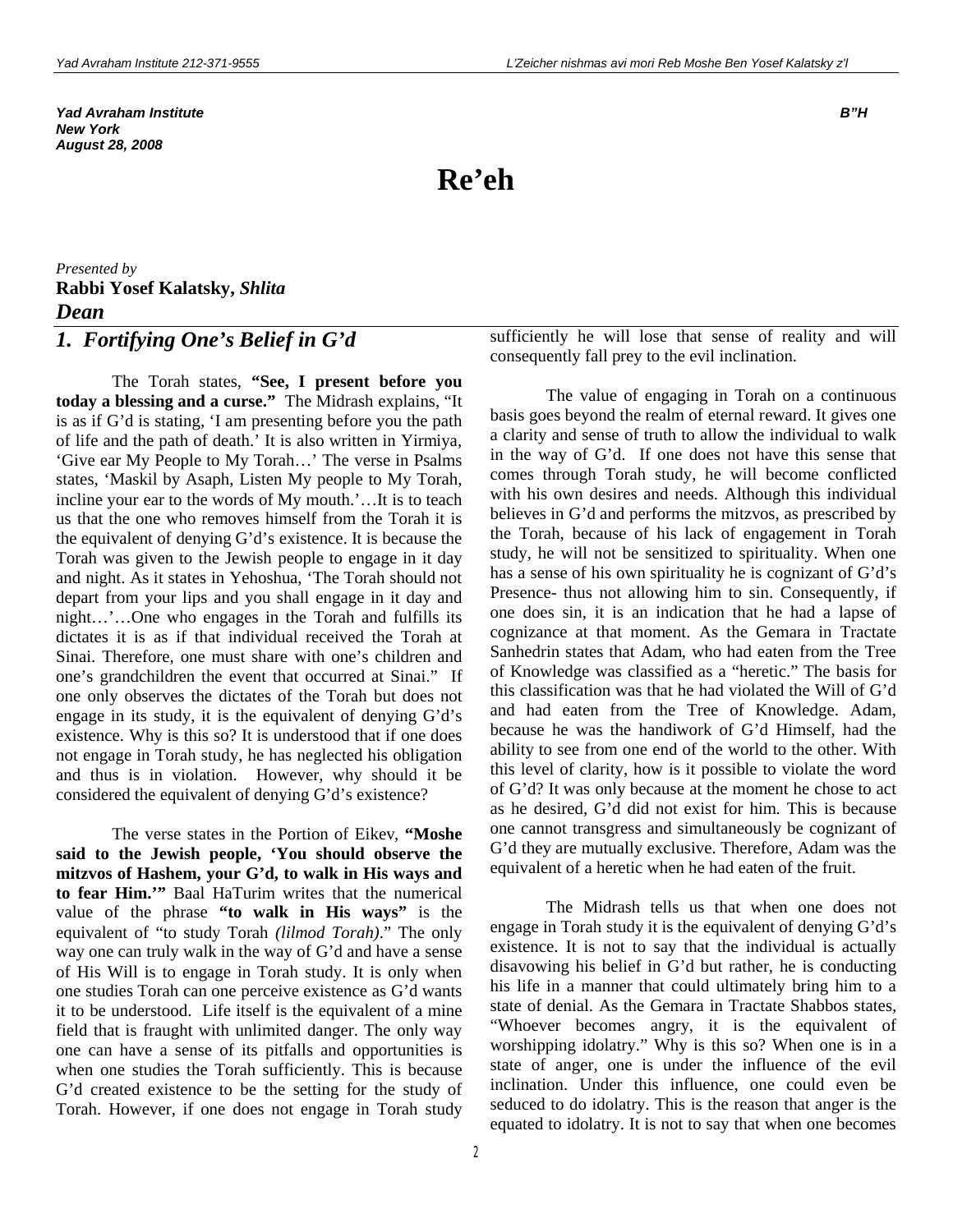angry he is engaged in idolatry, but rather, his inclination at that moment may lead him to idolatry. When one detaches himself from Torah study he loses cognizance of His being. Thus, he is put in a precarious position that could lead to the denial of G'd. This is the reason that if one does not engage in Torah study it is the equivalent of denying His existence.

The only way one can have a sense of G'd's Will and walk in His ways is to study Torah. Vilna Gaon had said that if one wants to have relevance to "*daas Torah* (a mind imbued with Torah to be able to appreciate and elucidate issues as G'd wants them to be)" one needs to study Torah for a period of six uninterrupted hours and then engage in the issue. Only then will he merit the clarity to process the subject matter at hand and decide properly. This is the reason one should consult with the Torah sages of our generation, in order to be a beneficiary of that special level of clarity. It is only because they are continuously engaged and immersed in Torah study that they are endowed with this level of clarity.

### *2. Relinquishment of the Material is the Ultimate in Giving*

The Torah states, **"When Hashem, your G'd will broaden your boundary…"** The Midrash cites a verse from Proverbs, "'A man's gift broadens his way…' Based on what one gives of his own, G'd will broaden on his behalf (based on the principle of measure for measure). To whom does this verse refer? It is Avraham, our Patriarch. He had pursued the five kings and captured the King of Sodom. He had said to Avraham after his defeat, **'Give me the people and take for yourself the possessions (spoils).'** Avraham responded by swearing, '**I will not take from you as much as a thread or a bootstrap…'**  G'd said to Avraham, 'Because you had sworn not to take as much as a thread or a bootstrap (from the pagan king), I swear that I will apply this (giving) to your children.' As King Solomon writes, '(G'd says) How beautiful are your paces in shoes, O daughter of the benefactor (giver).'"

The Gemara in Tractate Chagiga explains the verse, "How beautiful are your paces in shoes…" to mean that when the Jewish people would ascend the Temple mount at the time of the festivals, G'd will gaze upon them and say, "How beautiful are your paces in shoes…" The shoes allude to the "bootstrap" that Avraham refused to take from the King of Sodom. The phrase, "daughter of the benefactor (giver)" refers to the Jewish people who are the offspring of Avraham who had given of his heart to G'd. Meaning, despite the fact that the world was of pagan

belief, he acknowledged G'd as the Master of the Universe. As a result , in kind, G'd valued every pace of the Jewish people when they ascended the Temple mount to perform the mitzvos of the festival. This is because Avraham had refused to take as much as a "bootstrap" from the King of Sodom. Avraham's giving was in fact that he had not taken. His refusal of the wealth that was rightfully his was a sanctification of G'd's Name. He refused to take the spoils because he had said, "It is G'd who has made me wealthy, not the King of Sodom." Since the King of Sodom personified evil, even taking what was rightfully his would have been considered a desecration of G'd's Name. Therefore, Avraham's refusal was the equivalent of his giving (of himself). As a result of this sanctification, G'd broadened his eternity/children.

The Midrash continues, "Another interpretation of the verse , 'A man's gift broadens his way…' is referring to when the Jewish people had contributed their wealth towards the building of the Mishkan. When G'd had asked them to donate the materials that were needed for the Mishkan they continued to bring gifts until they were told to stop. Because of their unlimited giving, what did they merit? G'd broadened their boundary. Another interpretation, it is in the merit of accepting the Ten Commandments that G'd broadened their boundary." Eitz Yosef, a commentator on the Midrash explains, "The broadening of boundaries refers not only to the expansion of the land that was given to them but also to the broadening of the capacity of each portion that each of them had received."

Maharal of Prague explains that concept of limitation exists only within the physical realm. Anything that assumes a spiritual context is unlimited because limitation has relevance only to the physical. One who lives his life purely as a physical being with a perspective that the objective of existence is for the sake of the material, will be relegated to the limitations of physical existence. On the other hand, if one lives his life with a perspective that material is only a means to facilitate his spirituality, because the objective of existence is purely for spiritual advancement, he will not be bound by limitation and will have relevance to the infinite/G'd. His context will not be dictated by the norms of physical existence. As the Mishna in Ethics of Our Fathers states, "Ten miracles were performed for our forefathers in the Temple…They stood crowded but had ample space in which to prostrate themselves." When the Jewish people stood in the Temple there was barely sufficient room for each to stand. They stood pressed against one another. However upon hearing the Name of G'd being pronounced by the High Priest, they would bow and prostrate themselves with sufficient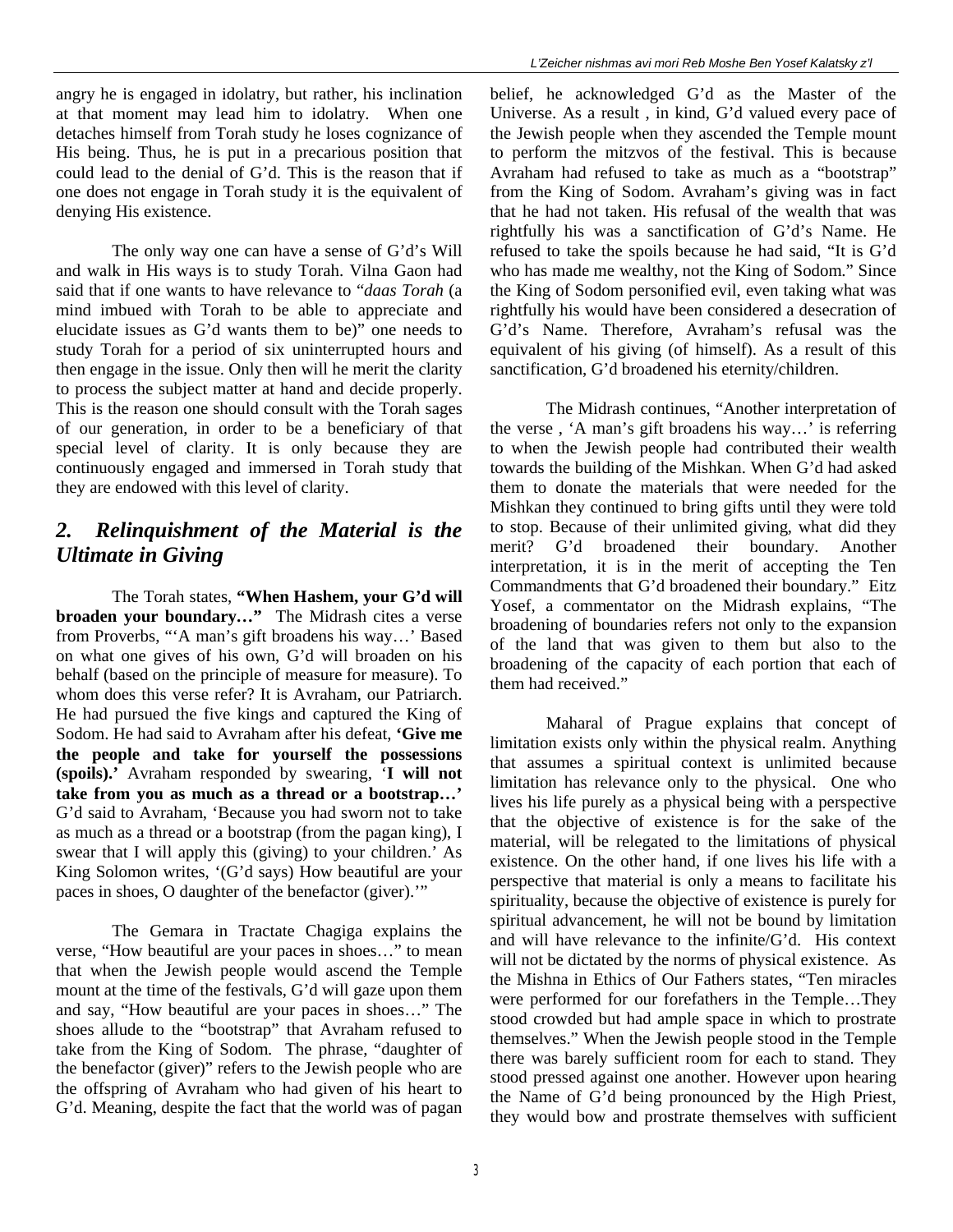space. How is that possible? It is because the location of the Temple was a spiritual one. Its context was not something that had any relevance to the material, and thus was not bound by the finite/limit. When the Jewish people accepted upon themselves the Ten Commandments at Sinai, they quantified themselves as being spiritual. Consequently, G'd not only broadened their boundaries within the physical, He also increased the capacity of each portion beyond its limited reality.

### *3. The Land of Israel the Location for Spiritual Advancement*

The Torah states regarding the Jewish people entering into the Land, **"When Hashem, your G'd, will cut down the nations where you come to drive them away before you…and settle in their land…"** The Midrash cites a verse from Psalms, " 'You should have faith in Hashem, your G'd, and keep His ways…' The Jewish people believed that they would enter into the Land immediately; however, Moshe addressed them saying, 'You are under the impression that you will inherit the Land. When you will have faith in G'd and keep His way, He will elevate you to inherit their land and He will cut down the nations before you.' Why does the Torah use the expression, '**When**…'? It is because it is conditional. If the Jewish people observe the Torah, only then G'd will allow them to enter into the Land. He will only destroy the nations of Canaan if the Jewish people keep the Torah and observe its mitzvos…The Land of Israel is beloved by G'd because He chose it for Himself. When He created the world He divided all locations on earth among the archangels of the nations; however, He chose the Land of Israel for Himself…G'd chose the Jewish people from among the nations for Himself…G'd said, 'The Jewish people should come into My portion.' The Land was desired and valued by the Patriarchs because it is G'd's portion…" G'd will destroy the enemies of the Jewish people and allow them to dwell in the Land only if they adhere to the Torah. Since the Land is G'd's portion and He has chosen them for Himself, they must behave accordingly in order to be worthy of the Land.

The Torah states in the Portion of Eikev, **"Beware for yourselves, lest your heart be seduced and you turn astray and serve gods of others…Then the wrath of Hashem will blaze against you…and you will be swiftly banished from the Land that Hashem gives you."** Rashi cites Sifri that states, "(If the Jewish people become seduced by idolatry) G'd will bring suffering upon them in the Land, which will ultimately cause them to be exiled from the Land that caused them to sin." When will the

Jewish people sin? If they become successful and come to say, "My strength and the power of my arm have brought about this success." This will cause them to defy G'd. Rashi continues, "This is analogous to a father who forewarns his son before he goes to a celebration. Before the son departs the father says, 'Do not eat or drink excessively so that you should return home in a clean state.' The son did not heed the warning of his father and overindulged in food and drink. This caused him to regurgitate all that he had eaten and drunk, thus soiling himself and the location of the celebration. The attendees of the banquet picked up the son and threw him out behind the banquet hall." Rather than the son benefiting from the setting of the celebration, he defiled himself and brought damage upon the location. Consequently, he was removed from the banquet hall due to his irresponsible behavior. Similarly, G'd gave the Land of Israel, which is His chosen location, to the Jewish people to utilize it in a manner that would advance their spirituality and cause them to cleave to Him. However, if the location is abused and defiled as a result of the blessing that G'd provided, they will be exiled.

In all other locations of the world, the Jew is not under the same level of scrutiny as he is in the Holy Land because it is considered to be the palace of the King. For the Jew to behave inappropriately in the presence of the King, in His palace, and defile himself, it is considered to be an outrage. Therefore, G'd will exile the Jewish people from the Land if they utilize it to transgress. Exiling the Jewish people from the Land is in fact a kindness because allowing them to sin in the Land that was intended for their advancement will bring upon them tragedy rather than blessing, regression rather than advancement. Although it pains G'd to banish His children from the Land, he does so as a father who does not want to have his child destroy himself. G'd's wants the Jewish people to benefit from the Land in order to cleave to Him and not have it be the setting for their destruction.

#### *4. Love, the All-Consuming Catalyst and Motivator*

The Midrash states, "The Land of Israel is beloved by G'd because He chose it for Himself. When He created the world He divided all locations on earth among the archangels of the nations; however, He chose the Land of Israel for Himself…G'd chose the Jewish people from among the nations for Himself…G'd said, 'The Jewish people should come into My portion.' The verse in Yirmiyah states, 'But I (G'd) said, 'How am I to put you among the children, and give you a desired land, a land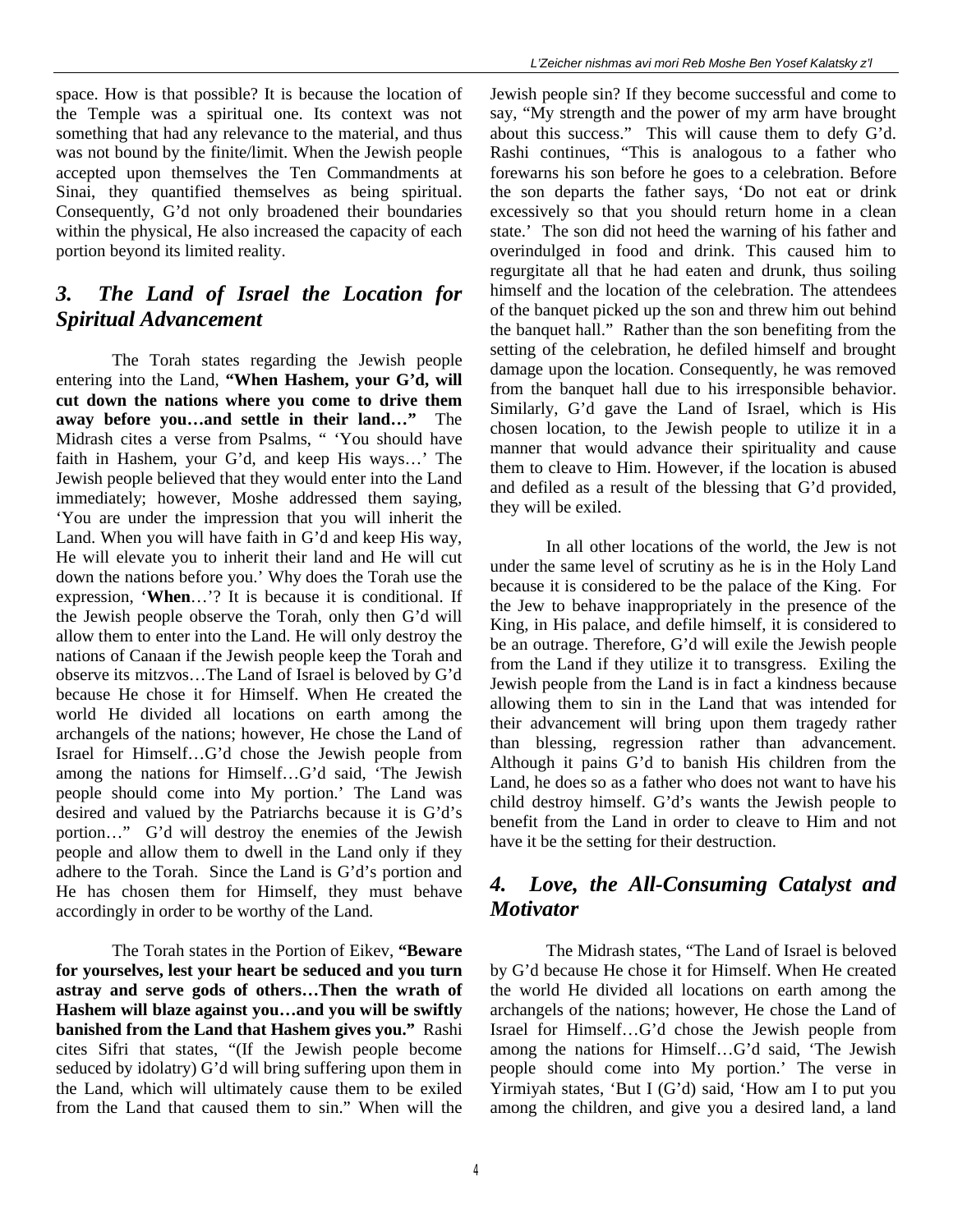that was desired by the forefathers of the world (Patriarchs)….' Avraham desired the Land. As the verse states, **'How will I know that they (my children) will inherit it?...'** Yitzchak desired it. As it states, **'Dwell in this Land and I will give it to you…'** Yaakov desired it. As the verse states, **'…I should be able to return in peace to my father's household….'** Reb Yehudah says that Moshe desired the Land. As it states, **'I implored Hashem…Let me now cross and see the good Land…'**  King David desired the Land. As it states, 'I prefer to stand at the threshold (*histofeif*) of the House of my G'd than to dwell (securely) in the tents of wickedness.' What is the meaning of the word *'histofeif'?* … One opinion says that King David had said to G'd, 'Master of the Universe, even if I should have palaces and citadels outside of the Land of Israel, I would prefer the threshold *(histofeif)* of a house in the Land of Israel.' Another opinion says, King David had said, 'Even if I only had the dregs of the carob to eat in the Land, I would prefer it to anything outside of the Land of Israel.' This is the meaning verse in Yirmiyah '…give you a desired land' It was desired by the holy Patriarchs." Why did the Patriarchs, Moshe, and King David have such a desire and love for the Land of Israel?

G'd chose the Land of Israel for Himself and He wants His chosen people to dwell in His portion. The Land of Israel is the appropriate location in the world to serve G'd and cleave to Him because it is His location. The Patriarchs desired the Land not because of its topography or its bounty but rather because it facilitated their service of G'd and spirituality at the most advanced level.

Rambam writes in the last chapter of Laws of Repentance, "One who serves G'd out of love will engage in Torah and mitzvos. He walks the pathways of wisdom not for any reason…not that he should merit goodness. But rather, he pursues truth because it is true…This is a special level of love that not every wise man is worthy of meriting. This was the unique quality and status of Avraham who was quantified by G'd as 'My beloved' ….The special level of service was commanded through Moshe as it states, **'You shall love Hashem, your G'd with all your heart…'** If one truly loves G'd properly, it will manifest itself immediately. He will perform all of the mitzvos out of love for Him…What is considered a proper level of love? It should be an intense love and desire to cleave to G'd. As one who is consumed with the love and desire for worldly success, the one who loves G'd should be totally consumed by that love for Him. Everything that he pursues and desires stems from his love for G'd. It should be as one who becomes sick from the intense love and desire that he has for a woman. Just as this individual is obsessed with the object of his desire; he thinks about her continuously when he sits, when he walks, and when he eats; so too must one be consumed with the love for G'd. As it states, **'You shall love Hashem, your G'd with all your heart…'** As King Solomon writes, 'I am lovesick (*cholas ahava ani*).' The love expressed in the Song of Songs is an allegory of how one must love G'd."

The Patriarchs desired the Land because it is the location in which one could express his love for G'd in the most perfect manner. Moshe, who was the ultimate servant of G'd, desired the Land because it is the location in which he could serve Him and express his unique level of love for G'd. King David desired the Land because his love for G'd was so intense that there was no other location in the world in which he could express it as there.

King David writes in Psalms, "One thing I asked of Hashem, that I shall seek, I dwell in the House of Hashem all the days of my life, to behold the delight of Hashem and to visit in His Sanctuary." Chofetz Chaim points out that verse should have stated, "One thing that I will ask of Hashem…" Why does it state, "One thing I asked of Hashem (in the past tense)?" He explains it with an allegory. When one is at the beginning of his career one has certain aspirations and desires that are within his means at the time. As he advances financially his interests increase and expand to match his financial capability to attain them. King David began as a lowly shepherd who was without renown. At that time he desired to dwell in the House of G'd and to behold His delight. Ultimately, David became a general, victor, and king of Israel with great wealth and palaces. Regardless of his advanced level of financial success and fame, King David's only desire remained to dwell in the House of G'd and to behold His delight as he desired when he was a lowly shepherd. This is the reason the verse states, "One thing I asked…" Meaning, what King David desired as a shepherd he continued to desire as the king. Because of King David's exceptional level of love for G'd, all he desired was to bring about a sanctification of His Name and to cleave to Him. This is the same reason he desired the Land of Israel.

#### *5. The Uncontestable Prophecy of Moshe (from Va'eschanan)*

The Torah states, **"Moshe called all of Israel and said to them…Face to face did Hashem speak with you on the mountain, from amid the fire…"** Why was it necessary for Moshe to remind the Jewish people that G'd had communicated to them at the level of face to face at Sinai? Rashi cites Chazal who explain, "Reb Brechya says, 'Moshe said to the Jewish people, 'Do not think for a moment that I am deceiving you. (A broker's primary